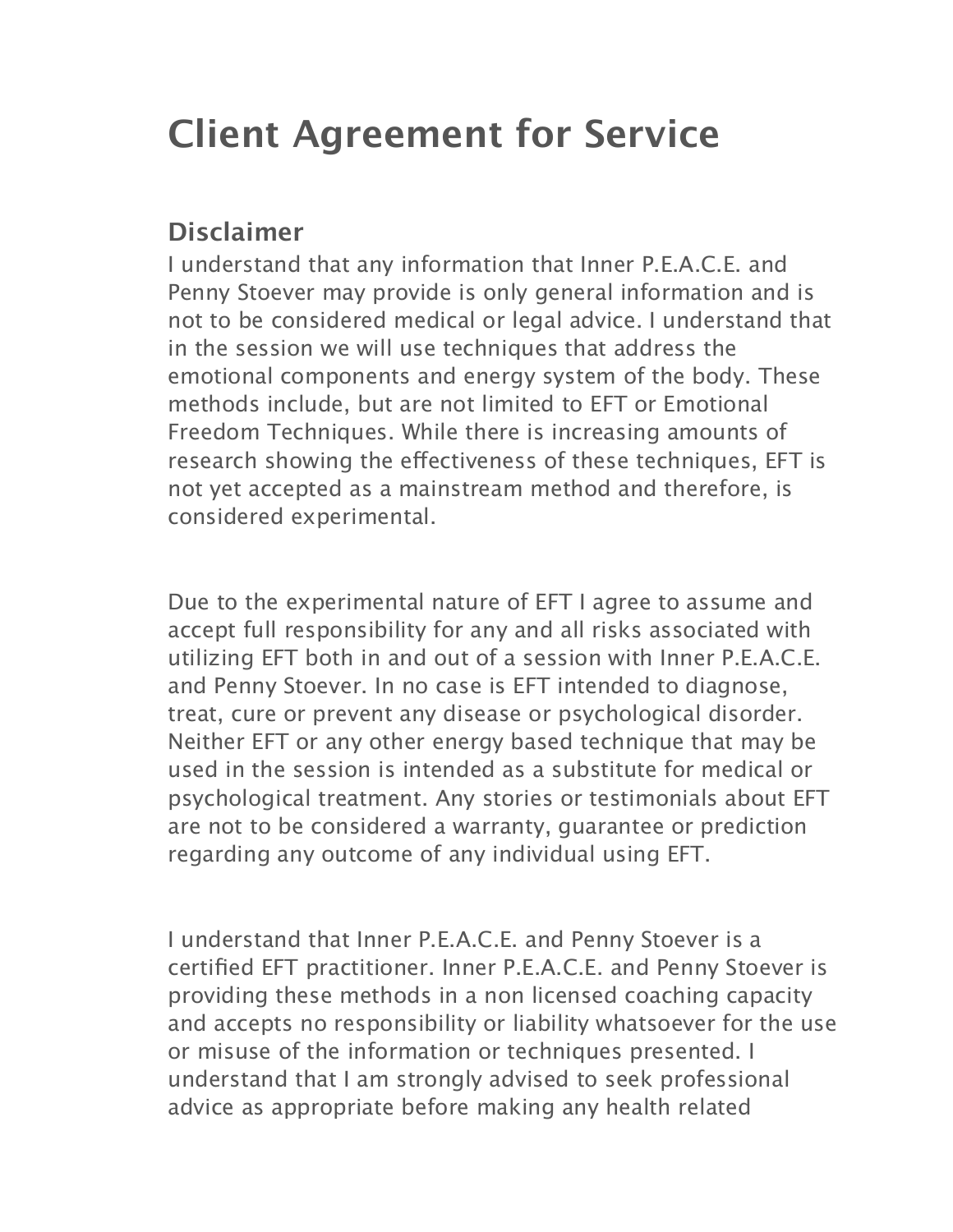decisions. If I am on any medications, I understand that I am NOT to change any dosages and should consult my physician or the professional who prescribed my medications.

### **Informed Consent**

Emotional Freedom Techniques or EFT is based upon the belief that the cause of negative emotions is a disturbance in the body's energy systems. EFT and other similar methods address the energy system and are intended to decrease the impact of negative emotions upon the body. Energy methods are intended to complement, not replace, medical or psychological care.

Because these methods are relatively new, the extent and breadth of their efectiveness including risks and benefits are not fully known. While evidence is mounting through scientific studies of the clinical significance of providing positive outcomes, each person responds diferently and results vary from person to person in these techniques in addressing many emotion issues.

Please sign below stating that you have been advised of the following:

- The intensity of previously vivid or traumatic memories may diminish. While this is considered a benefit this reaction may adversely impact your ability to provide compelling legal testimony regarding a traumatic incident .
- Reactions may surface during a session that you do not anticipate, including strong emotional or physical sensations or additional unresolved memories.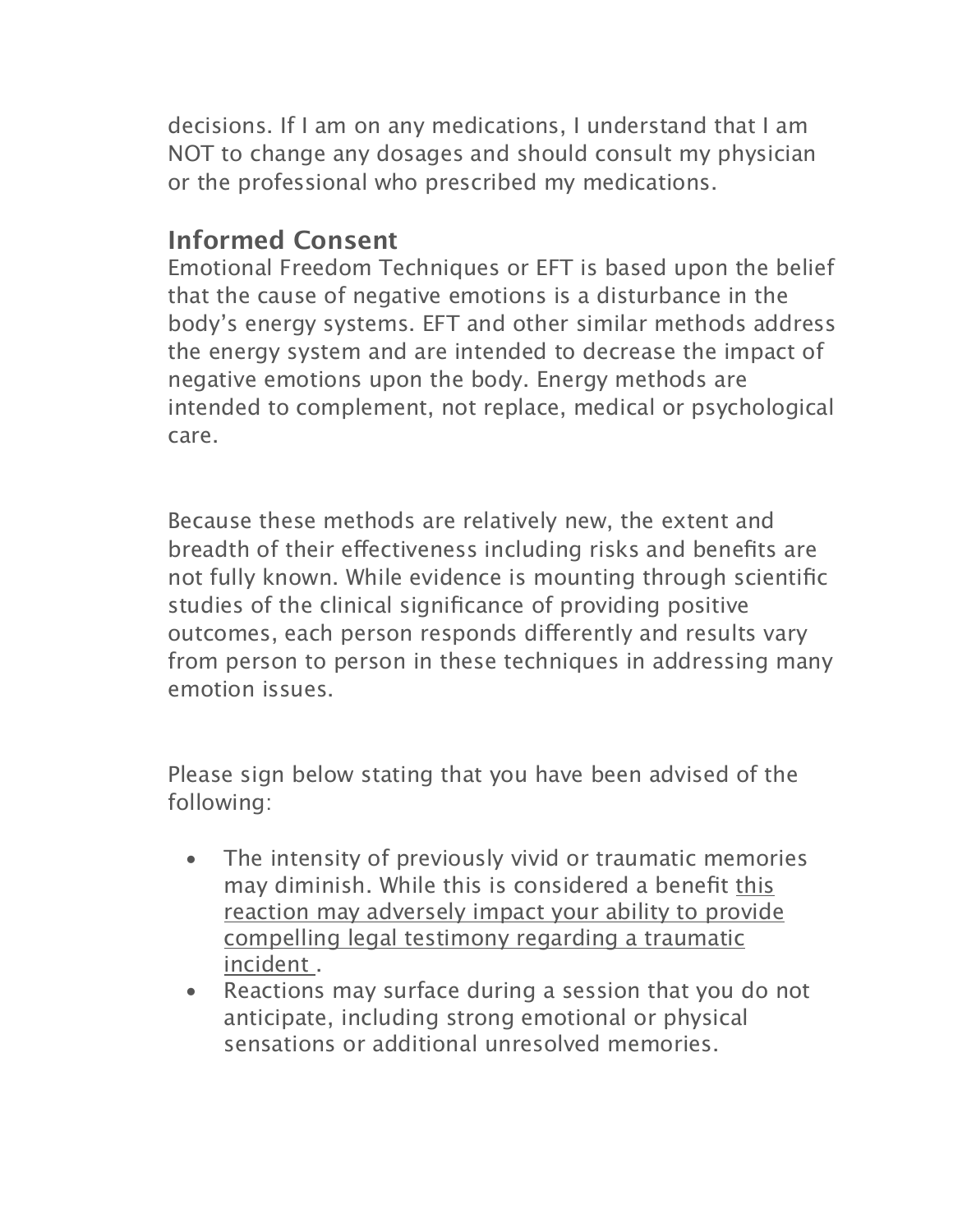- Emotional material may continue to surface after a session and give indication of other incidents that need to be addressed.
- For the purpose of Inner P.E.A.C.E. and Penny Stoever's own supervision and/or teaching, disguised case studies may be shared in those contexts.

I have thoroughly considered all of the above and have obtained whatever additional input and/or professional advice I deem necessary or appropriate to make an informed decision before commencing sessions utilizing EFT.

- I understand that gentle touch may be used, with my permission in a face to face session, for the purpose of therapeutic application.
- By my signature below, given freely and without pressure from any person, I consent to the use of EFT and other energy based modalities within my sessions.
- I understand that Inner P.E.A.C.E. and Penny Stoever is not acting as a licensed medical practitioner, and will not be diagnosing or treating a specific disease.
- Except in the case of gross negligence or malpractice, I or my representative(s) agree to full release and hold harmless Inner P.E.A.C.E. from and against any and all claims or liability whatsoever kind or nature arising out of or in connection with my sessions.

**\_\_\_\_\_\_\_\_\_\_\_\_\_\_\_\_\_\_\_\_\_\_\_\_\_\_\_\_\_\_\_\_\_\_\_\_\_\_ \_\_\_\_\_\_\_\_\_\_\_\_\_\_\_\_\_\_\_**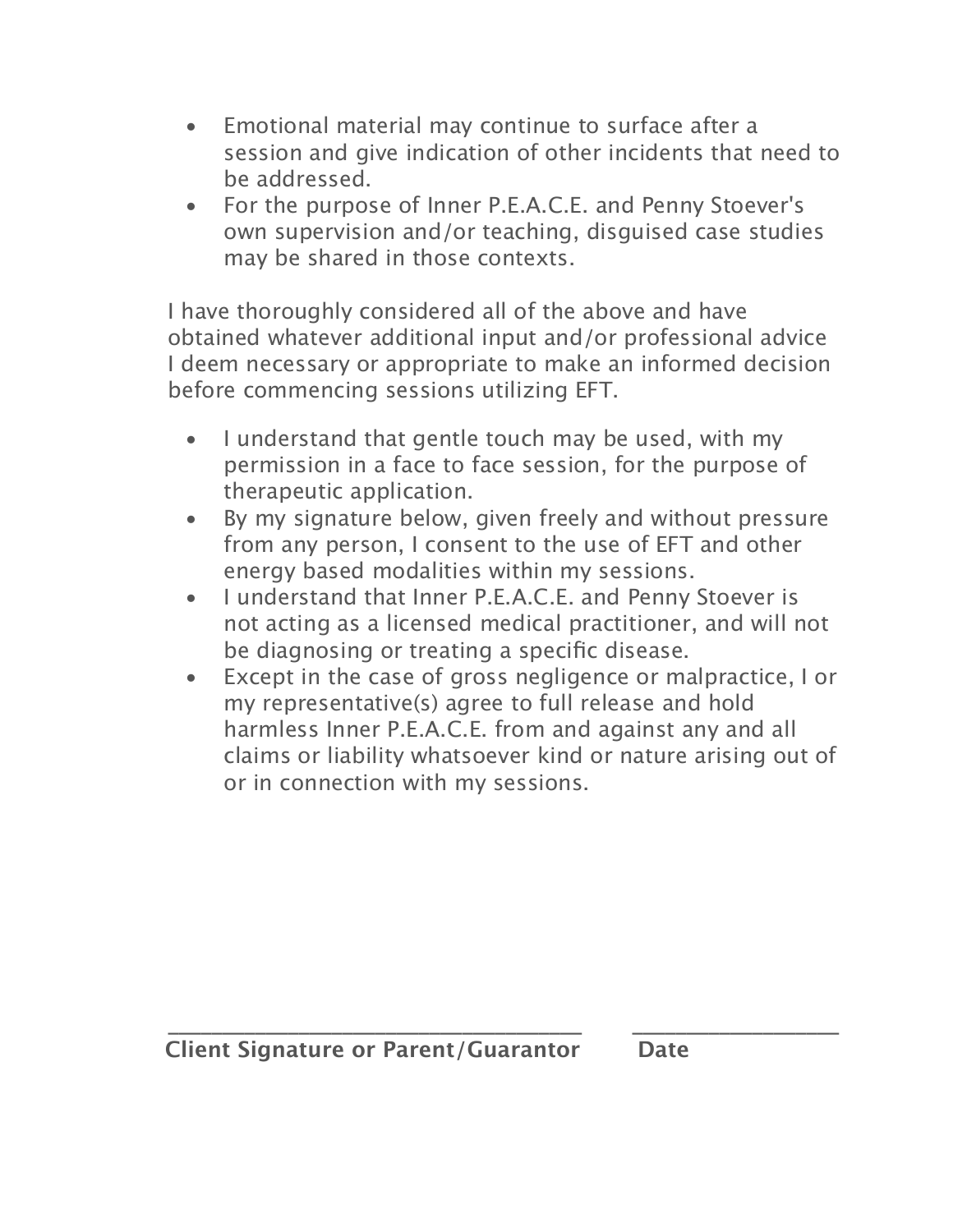# **EFT Tapping Intake Form**

**Name (required): \***

**Preferred Phone(s):**

**Skype ID:**

**E-mail (required): \***

**Mailing Address:**

**Emergency Contact, Name and Phone Number: \***

**Date of Birth:**

**Relationship Status:**

**Children? Name and Ages, or None:**

**How did you hear about me?:**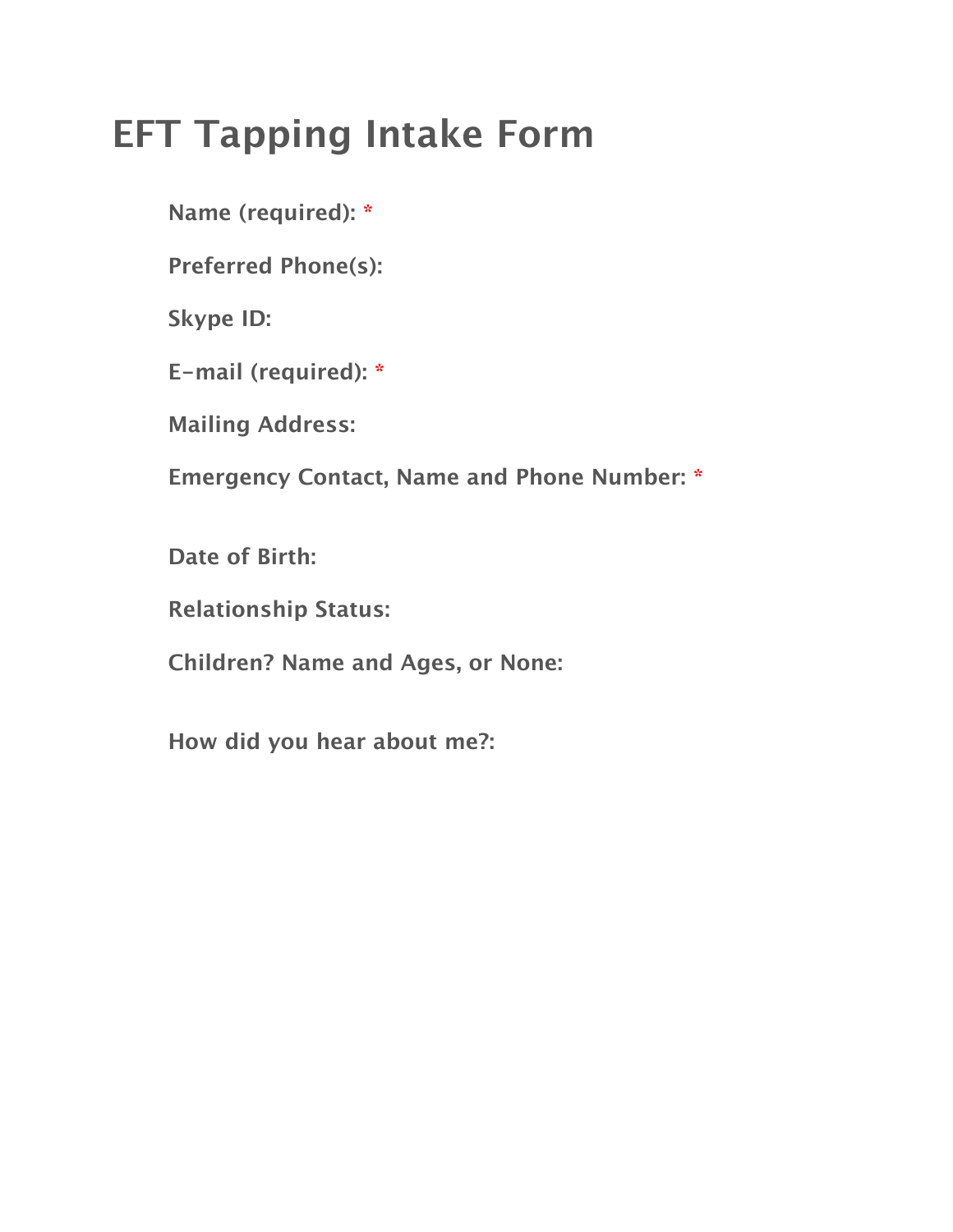### **Please Check on your Most Pressing Current Issues**

| <b>Stress or Anxiety</b>          |  |
|-----------------------------------|--|
| <b>Fears of Phobias</b>           |  |
| Weight Issues_                    |  |
| <b>Empty Nest</b>                 |  |
| Menopause                         |  |
| <b>Anxiety about Aging</b>        |  |
| Divorce or Breakup                |  |
| Marriage or Relationship Problems |  |
| <b>Traumatic Memories</b>         |  |
| _Lack of Joy                      |  |
| <b>Workaholic</b>                 |  |
| _Self Esteem                      |  |
| <b>Chronic Pain</b>               |  |
| Grief                             |  |
| <b>Lack of Purpose</b>            |  |
| <b>Anger or Resentment</b>        |  |
| _Confidence                       |  |
| Performance                       |  |
| Prosperity                        |  |

**Any issues not mentioned above? Please describe.**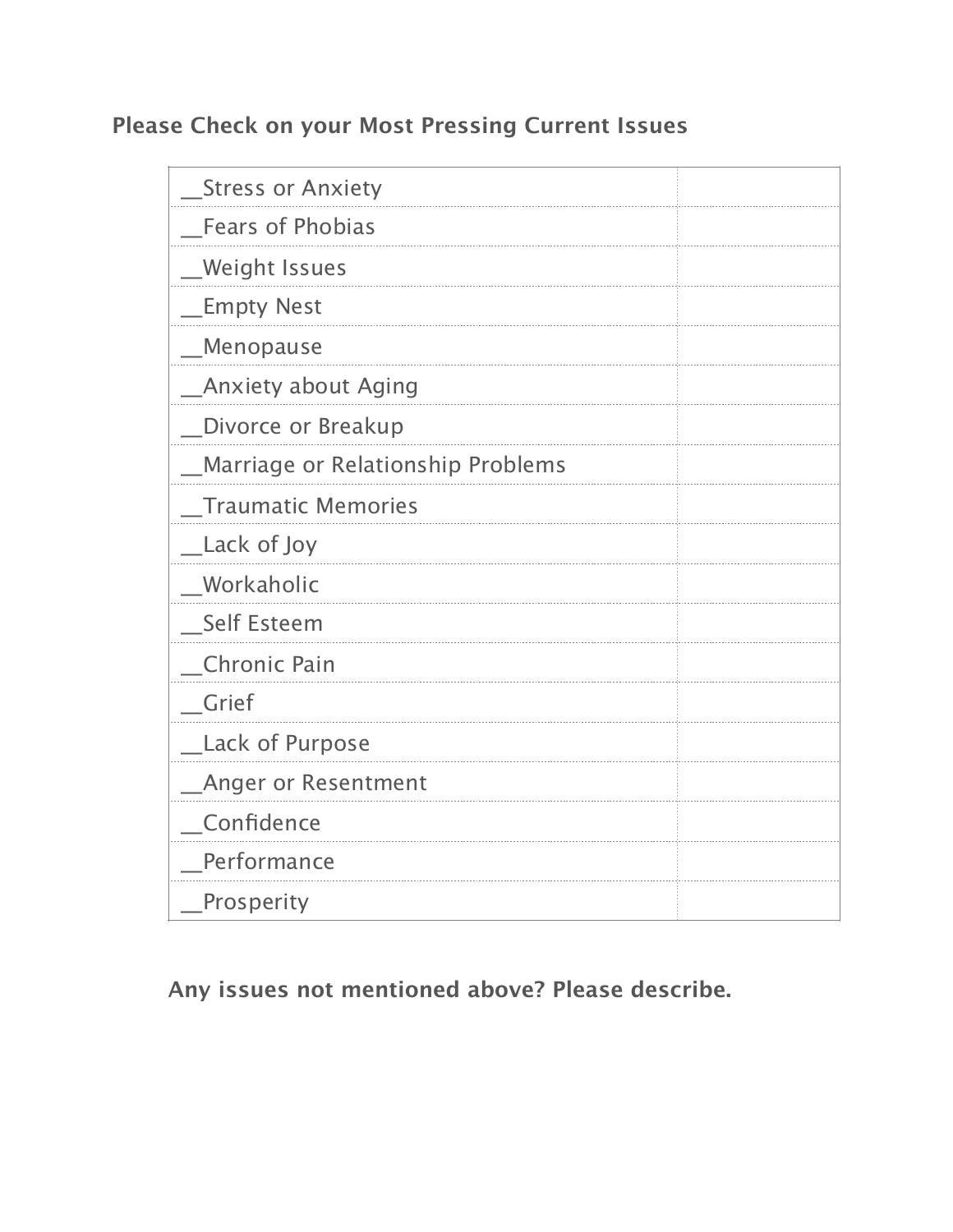**Have you seen a therapist, coach or other healer for any of the above issues, and if so when?**

**What have you tried that's worked? What hasn't worked?**

**Have you done EFT before? With a practitioner or self?**

**Do you have a history of:**

- \_\_\_ Epilepsy
- \_\_\_ Panic Attacks
- \_\_\_ Clinical Depression
- \_\_\_ Asthma

**Are you taking any medications that may afect you mentally or emotionally? Please list.**

**Do you have a medical or psychiatric condition that I should know about?**

**Did you grow up with siblings? What was the birth order?**

**Any surgeries as a child?**

**Is there a situation, issue, memory or physical problem you would like us to start with?**

**If our work together was amazingly successful, what would change for you?**